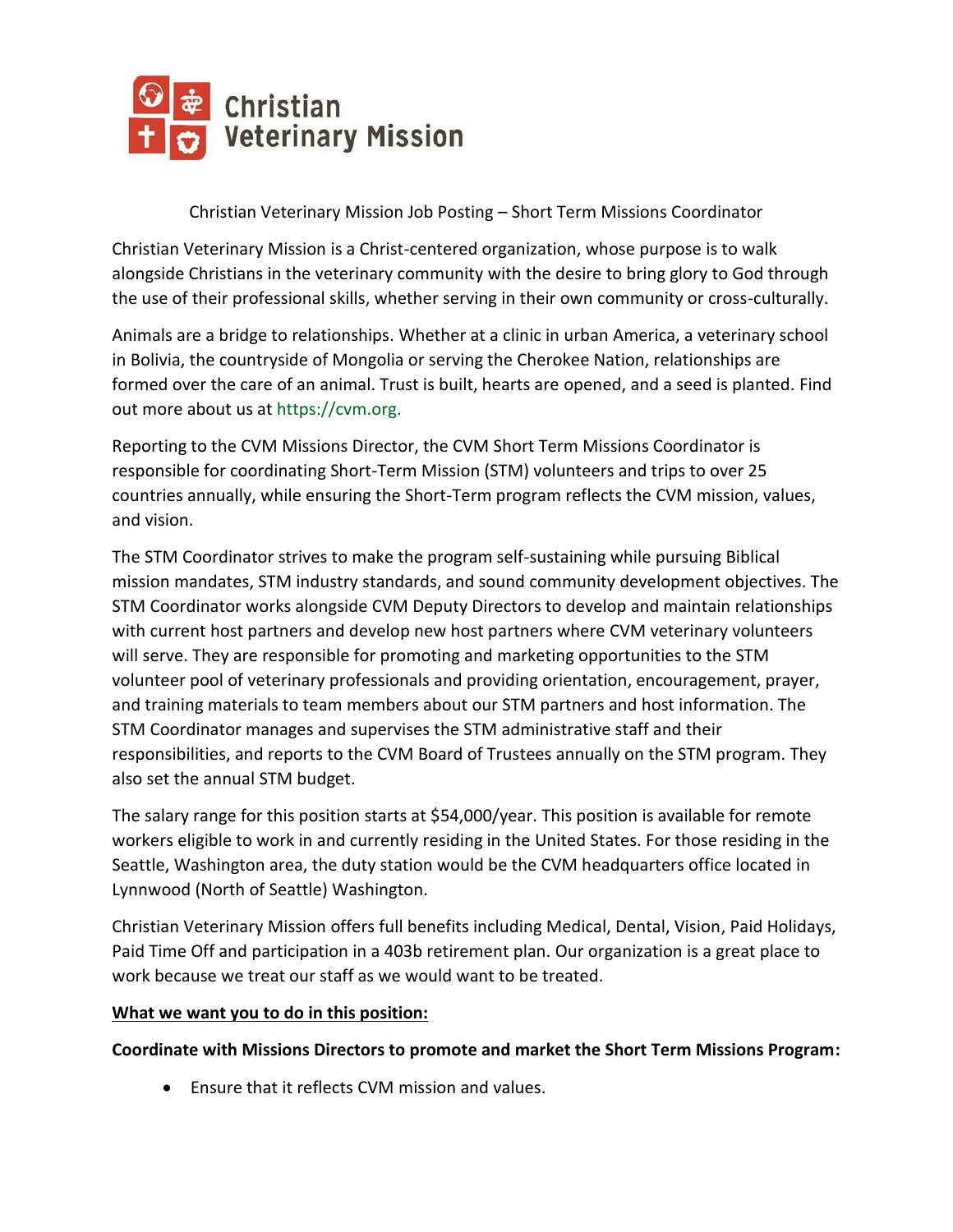

• Maintain reports, pictures and stories appropriate for CVM publications and web usage.

#### **Coordinate Short Term Volunteer Engagement Process:**

• Collaborate with CVM colleagues to develop Site Stacker structures and features to meet CVM organizational needs.

**Coordinate with Missions Directors to develop trip opportunities, host site information and update country and trip information packets sent to STM participants:**

- Annually update information packets for future participants.
- Produce and manage trip announcement process and web calendar.

# **Coordinate and evaluate administration of Short-Term trips and complete sending and receiving all necessary paperwork by correct dates:**

• Provide back up support and track STM deputation accounts, receipting and goodsin-kind and volunteer trip calls.

### **Manage Short-Term program to reflect CVM vision and strategy to make the program selfsustaining and to pursue Biblical mandates, industry standards and sound development objectives:**

• Support CVM mission and vision and strive to develop self-sustaining programs.

#### **Recruit, train and develop Short Term Mission leaders:**

• Provide material/information to continually improve training for trip leaders through online training and mentoring.

#### **Supervise Short Term Staff:**

• Meet regularly to encourage, problem solve and provide direction. Set tone for STM office with administrative team.

#### **Report regularly to the Missions Director:**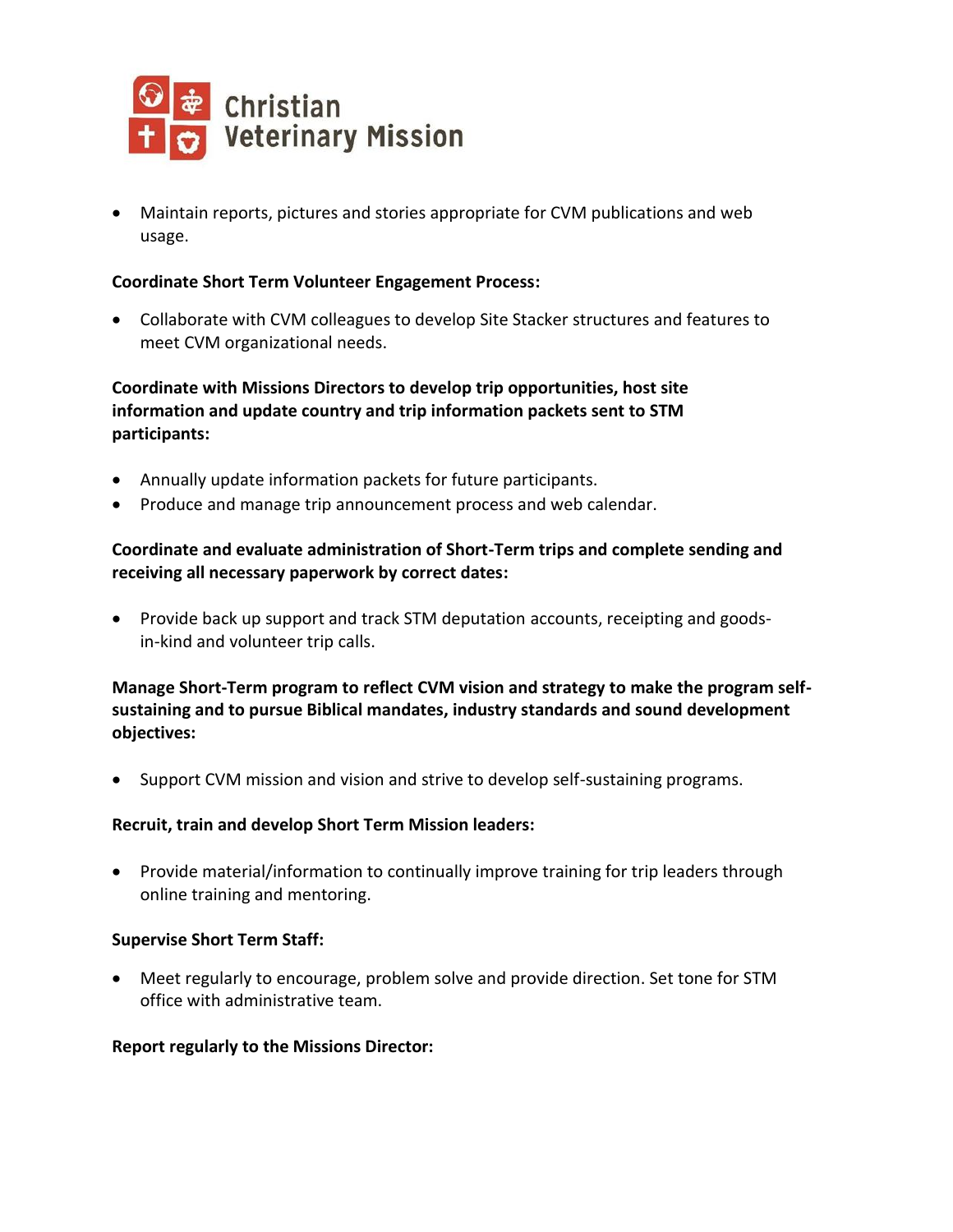

- Provide written and oral reports about the STM program to staff, CVM Board of Trustees, or others, as needed.
- Work collaboratively with supervisor, coworkers, and customers.

## **What we want you to bring:**

**Education:** Associates degree from an accredited college or university recognized by the US Department of Education. Related experience may be substituted on a year-by-year equivalence.

**Experience:** Served on or helped lead two or more Short-Term Christian mission outreaches of at least 5-20 days (about 1-3 weeks) and/or served in an international cross-cultural mission setting of greater than one year. Managed and/or trained adult volunteers.

**Other Technical Skills:** Word, Excel, Outlook, and other related software programs that would allow proficient database management, mail merging, accounting, electronic filing and mass document management and distribution. Willingness to learn and use Site Stacker, Sage Intacct, and Mailchimp as necessary. Online meeting systems such as Zoom, Microsoft Teams, and Google Meet are used regularly.

## **Other Skills and Abilities:**

- A passion for effective short-term missions.
- Excellent written and phone communication skills.
- Excellent office management and organization skills.
- Flexible nature that can deal with the dynamics of volunteer engagement and international travel and planning.
- Ability and desire to develop more efficient volunteer sending systems.
- Ability to develop and write training and promotional material.
- Demonstrates enthusiasm for the Lord's work through STM and through the profession of veterinary medicine.
- Ability to schedule and plan on a timeline and manage details.
- •

To express interest in applying, please send a resume and cover letter to: brive@cvm.org